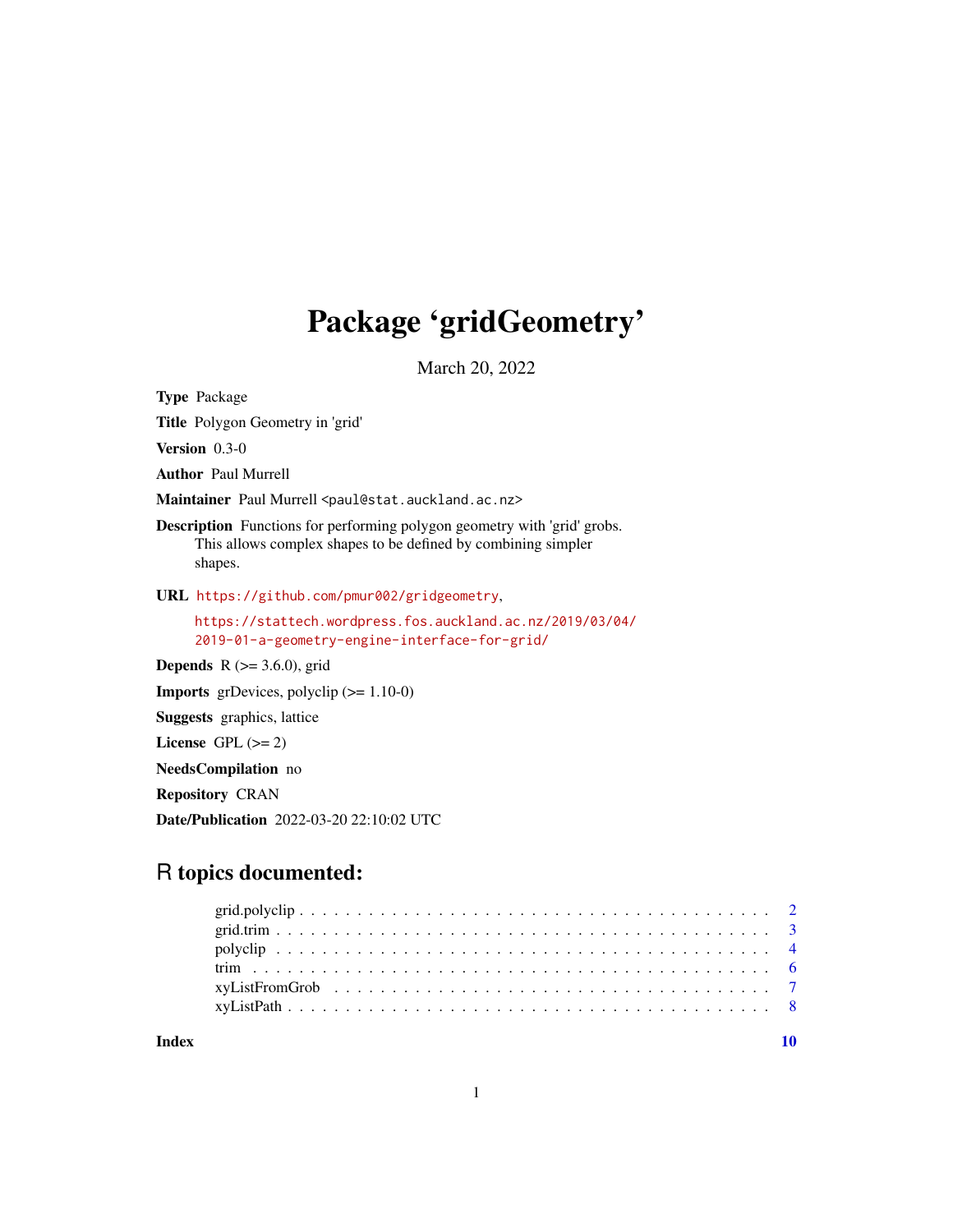#### Description

These functions allow two or more grobs to be combined using one of the following operations: intersection, union, minus, and xor.

#### Usage

```
polyclipGrob(A, B, op="intersection",
             openFn=xyListToLine, closedFn=xyListToPath,
             name=NULL, gp=gpar(), ...)
grid.polyclip(A, B, ...)
```
#### Arguments

| A         | A grob, gList, or gTree, or a gPath or a character value identifying a grob that<br>has already been drawn. This is known as the <i>subject</i> grob. |
|-----------|-------------------------------------------------------------------------------------------------------------------------------------------------------|
| B         | A grob, gList, or gTree, or a gPath or a character value identifying a grob that<br>has already been drawn. This is known as the <i>clip</i> grob.    |
| op        | A character value describing the operation. One of "intersection", "minus",<br>"union", or "xor".                                                     |
| openFn    | The function used to create grobs from the open shapes in the result.                                                                                 |
| closedFn  | The function used to create grobs from the closed shapes in the result.                                                                               |
| name      | A name for the resulting grob.                                                                                                                        |
| gp        | Graphical parameter settings for the resulting grob.                                                                                                  |
| $\ddotsc$ | For polyclipGrob, arguments passed on to polyclip. For grid.polyclip,<br>arguments used by methods.                                                   |

#### Details

The subject grob is combined with the clip grob using the op operation.

The grobs are converted to coordinates by calling grid::grobCoords and then the operation is performed by calling polyclip.

The result is a new grob. In the case of grid.polyclip, this new grob will be drawn on the current device. In the special case that A is a gPath, by default, the new grob will *replace* the old grob (the original grob identified by A) in the current scene (and the new grob will use the same gp settings as the old grob).

The subject grob can be any combination of open or closed shapes (e.g., a combination of lines and polygons), but the clip grob must only consist of closed shapes.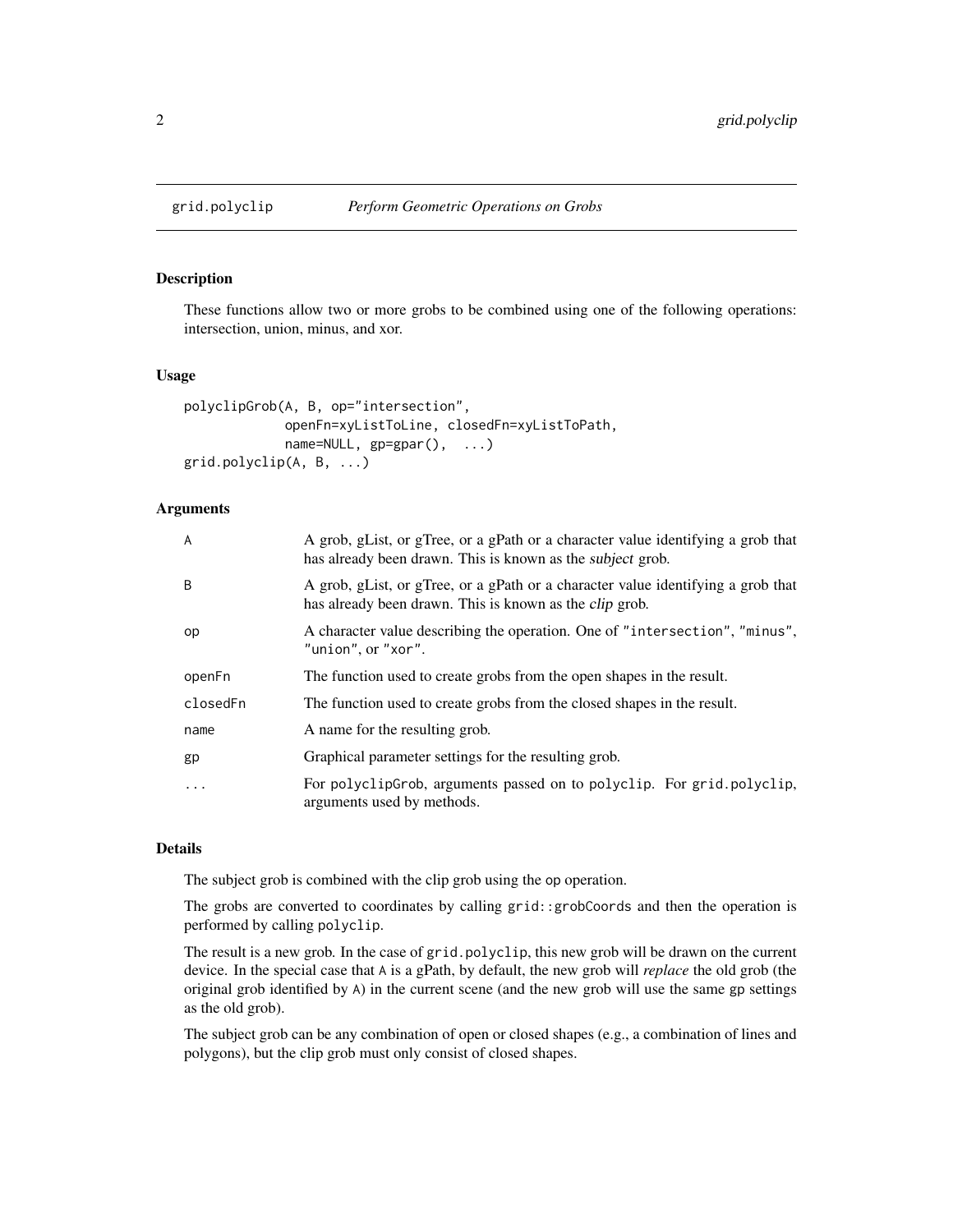#### <span id="page-2-0"></span>grid.trim 3

## Value

polyclipGrob returns a gTree with two children, one representing the open shapes within the result and one representing the closed shapes within the result.

grid.polyclip is only used for its side-effect of drawing on the current graphics device.

#### Author(s)

Paul Murrell

## See Also

[polyclip](#page-3-1)

## Examples

```
r <- rectGrob(x=1/3, y=1/3, width=.4, height=.4)c <- circleGrob(x=2/3, y=2/3, r=.2)
grid.draw(r)
grid.draw(c)
grid.polyclip(r, c, gp=gpar(fill="grey"))
```
grid.trim *Subset a Line*

## Description

These functions generate one or more lines by subsetting a line.

## Usage

```
trimGrob(x, from, to, rep=FALSE, name=NULL, gp=gpar(), ...)
grid.trim(x, ...)
```
#### Arguments

| $\mathsf{x}$ | A grob, or a gPath (or a character value) identifying a grob that has already been<br>drawn.                |
|--------------|-------------------------------------------------------------------------------------------------------------|
| from         | A numeric vector or a unit object describing the start point of each subset.                                |
| to           | A numeric vector or a unit object describing the end point of each subset.                                  |
| rep          | A logical value indicating whether the from and to values should be repeated to<br>consume the entire line. |
| name         | A name for the resulting grob.                                                                              |
| gp           | Graphical parameter settings for the resulting grob.                                                        |
| .            | For trimgrob, arguments passed on to trim. For grid. trim, arguments used<br>by methods.                    |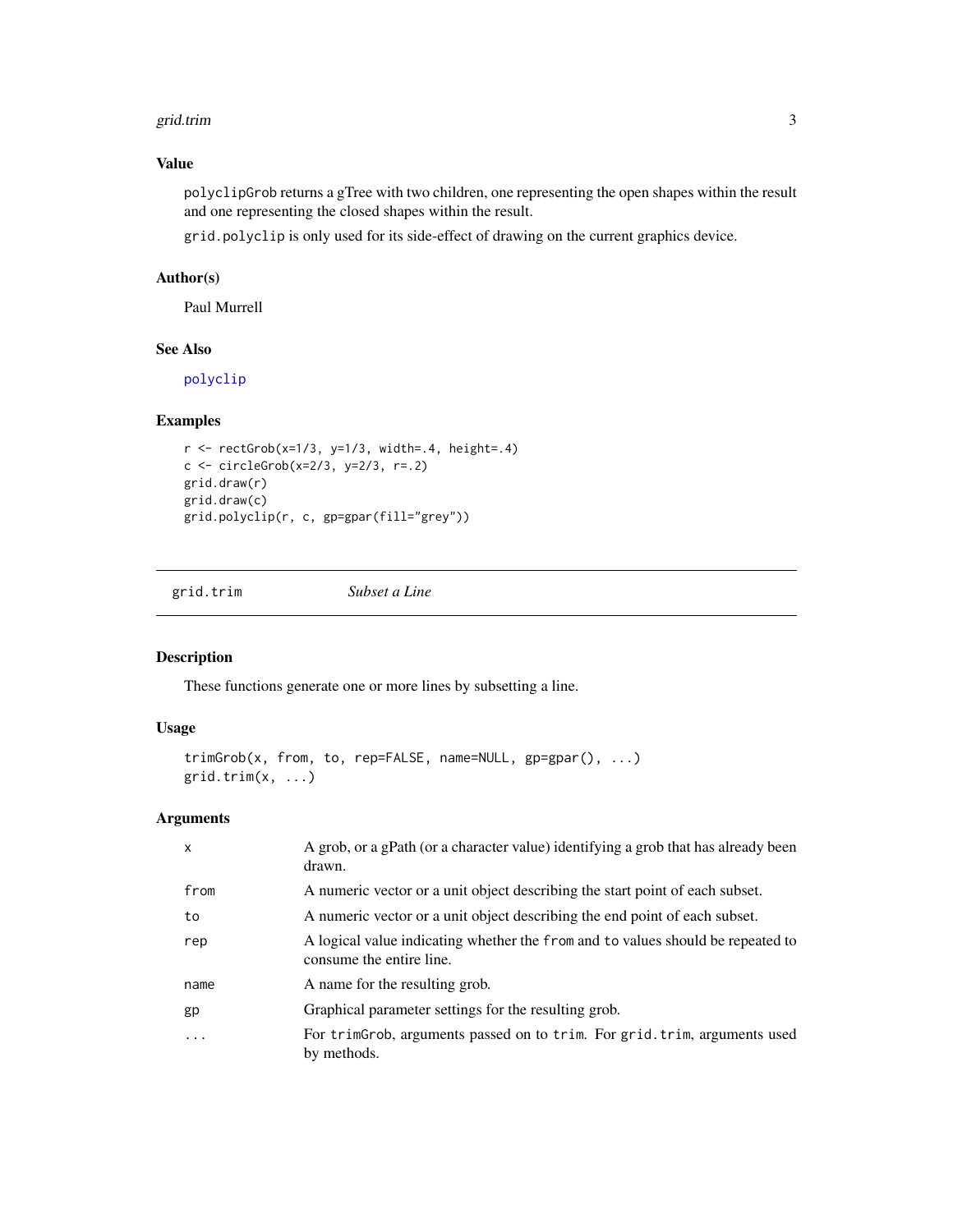#### <span id="page-3-0"></span>Details

Both from and to should be either numeric values between 0 and 1, expressing a proportion of the line length, or unit objects. In the latter case, the unit is converted to a proportion of the line length, with "npc" units treated as proportions of the line length.

Both from and to can be vectors (and they are recycled) so that multiple subsets can be obtained in a single call.

Both from and to can be negative, in which case the value is treated as distance backwards along the line from its end.

The result is a new grob. In the case of grid.trim, this new grob will be drawn on the current device. In the special case that x is a gPath, by default, the new grob will *replace* the old grob (the original grob identified by  $x$ ) in the current scene (and the new grob will use the same gp settings as the old grob).

#### Value

trimGrob returns a polyline grob.

grid.trim is only used for its side-effect of drawing on the current graphics device.

#### Author(s)

Paul Murrell

## See Also

[trim](#page-5-1)

#### Examples

```
g <- xsplineGrob(c(.2, .5, .8), c(.2, .8, .2))
grid.draw(g)
grid.trim(g, from=.1, to=.2, gp=gpar(lwd=5))
grid.trim(g, from=.1, to=.2, rep=TRUE, gp=gpar(lwd=3))
```
<span id="page-3-1"></span>polyclip *Perform Geometric Operations on Coordinates*

#### **Description**

This function combines two sets of coordinates using one of the following operations: intersection, union, minus, and xor.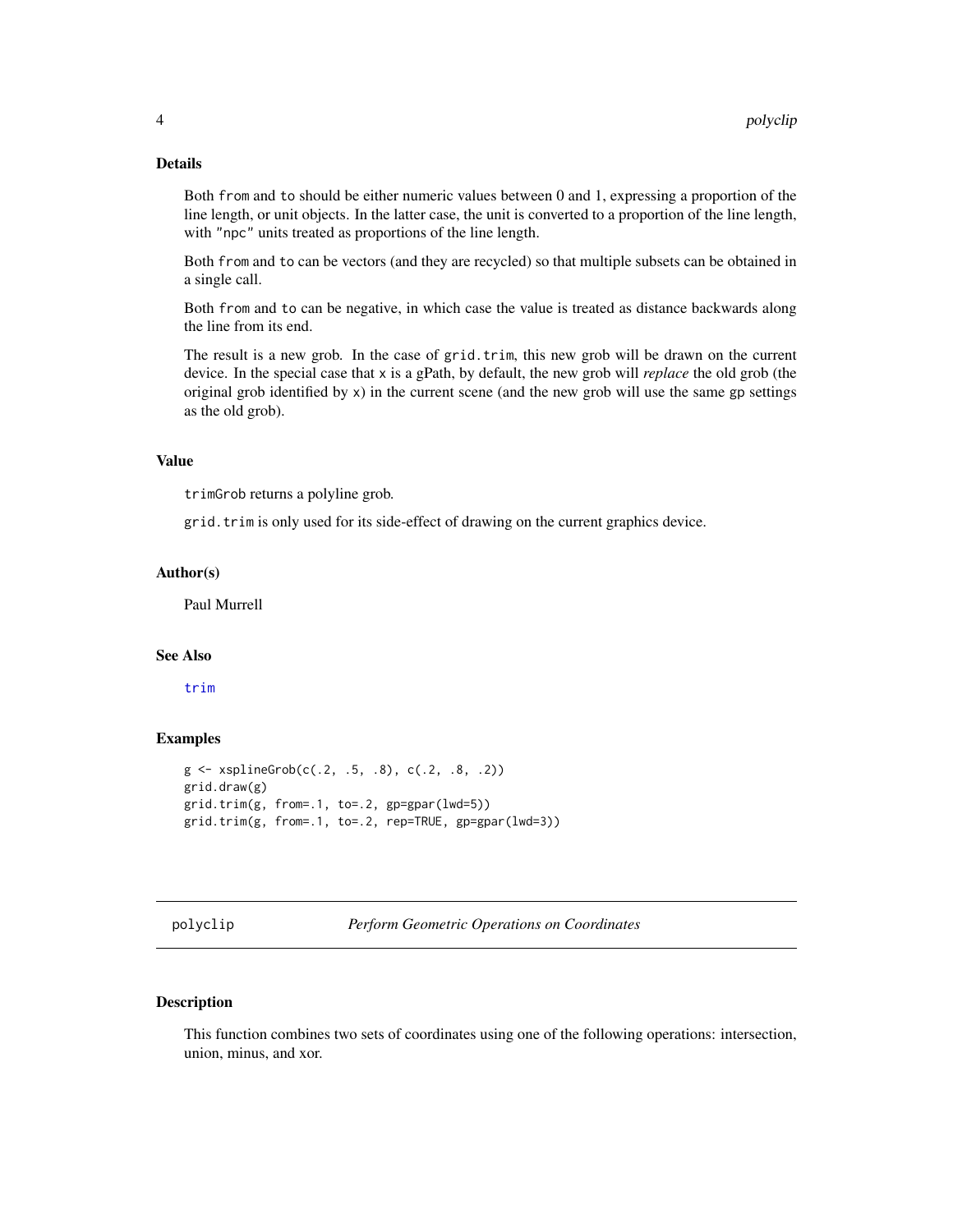#### polyclip 5

#### Usage

```
polyclip(A, B, ...)
## S3 method for class 'grob'
polyclip(A, B, op="intersection", closed=TRUE,
         reduceA = if (closed) "union" else "flatten",
         reduceB = "union",
         fillA = NULL, fillB = NULL,...)
## S3 method for class 'gList'
polyclip(A, B, op="intersection", closed=TRUE,
         reduceA = if (closed) "union" else "flatten",
         reduceB = "union",
         fillA = NULL, fillB = NULL,...)
## S3 method for class 'gPath'
polyclip(A, B, op="intersection", closed=TRUE,
                         strict=FALSE, grep=FALSE, global=FALSE,
         reduceA = if (closed) "union" else "flatten",
         reduceB = "union",
         fillA = NULL, fillB = NULL,...)
## S3 method for class 'character'
polyclip(A, B, op="intersection", closed=TRUE,
                             strict=FALSE, grep=FALSE, global=FALSE,
         reduceA = if (closed) "union" else "flatten",
         reduceB = "union",
         fillA = NULL, fillB = NULL,...)
```
## Arguments

| A                | A set of coordinates describing the <i>subject</i> shape. Or a grob, gList, or a gPath<br>(or a character value) identifying a grob that has already been drawn from which<br>coordinates are generated.                                                                                                             |
|------------------|----------------------------------------------------------------------------------------------------------------------------------------------------------------------------------------------------------------------------------------------------------------------------------------------------------------------|
| B                | A set of coordinates describing the <i>clip</i> shape. Or a grob, gList, or a gPath (or<br>a character value) identifying a grob that has already been drawn from which<br>coordinates are generated.                                                                                                                |
| op               | A character value describing the operation. One of "intersection", "minus",<br>"union", or "xor".                                                                                                                                                                                                                    |
| closed           | A logical value indicating whether the A coordinates describe a closed shape or<br>an open shape.                                                                                                                                                                                                                    |
| reduceA, reduceB |                                                                                                                                                                                                                                                                                                                      |
|                  | A character value describing the operation to be used if either A or B need to<br>be reduced to a single set of coordinates. One of "intersection", "minus",<br>"union", or "xor", in which case polyclip is used to reduce multiple shapes,<br>or "flatten", in which case coordinates for all shapes are returned. |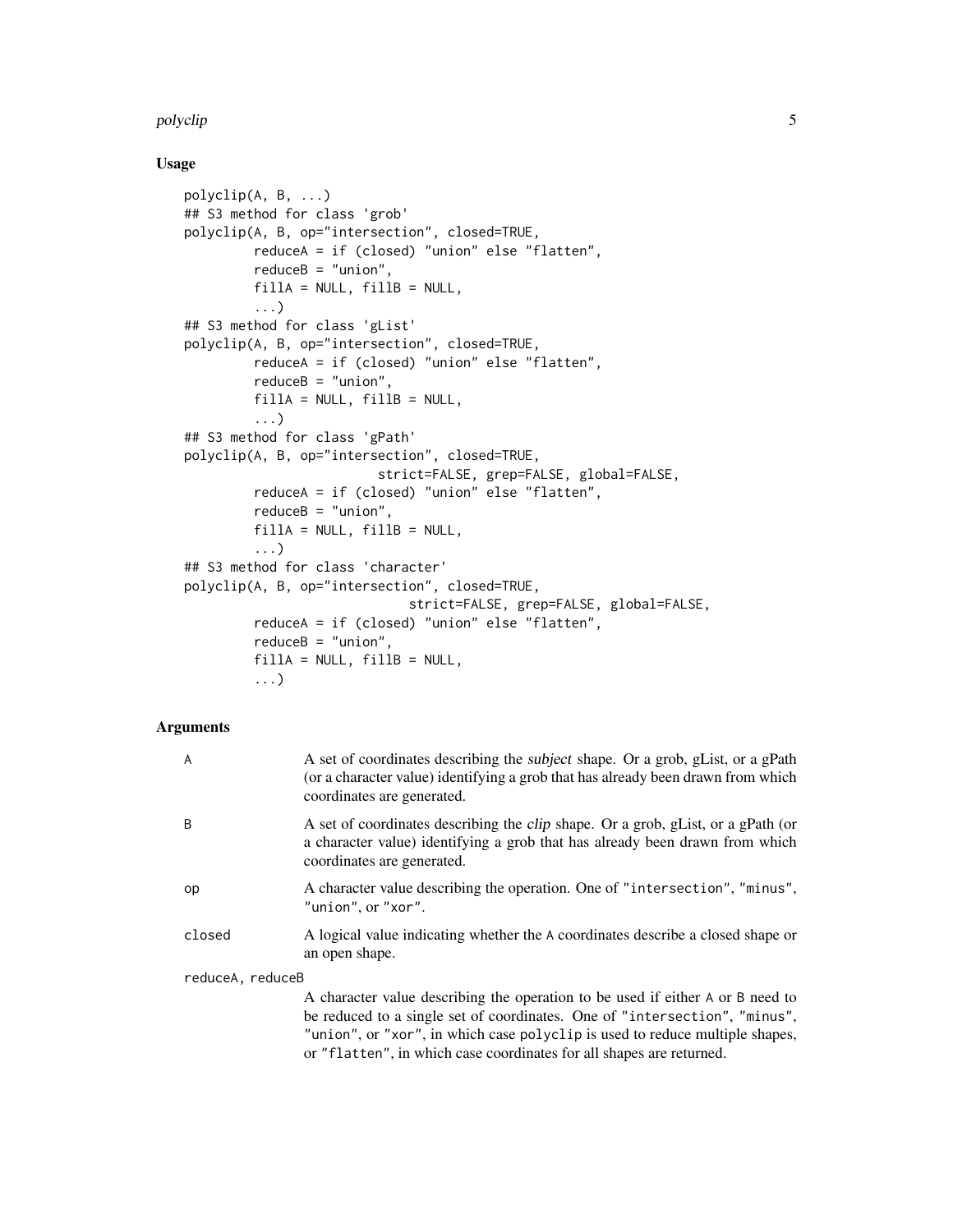<span id="page-5-0"></span>

| fillA, fillB         | A character value describing the fill rule. Possible values are "winding" or     |
|----------------------|----------------------------------------------------------------------------------|
|                      | "evenodd" or NULL. In the latter case (the default), the fill rule will be taken |
|                      | from the coordinates if the coordinates have a "rule" attribute. Otherwise, the  |
|                      | default is "winding".                                                            |
| strict, grep, global |                                                                                  |
|                      | Arguments controlling the interpretation of the gPath (passed to grid.get).      |
| $\cdot$              | Arguments used by methods.                                                       |

## Details

The subject coordinates are combined with the clip coordinates using the op operation.

#### Value

The result is a new set of coordinates.

#### Author(s)

Paul Murrell

#### See Also

[polyclip](#page-3-1)

#### Examples

```
r <- rectGrob(x=1/3, y=1/3, width=.4, height=.4)c <- circleGrob(x=2/3, y=2/3, r=.2)
polyclip(r, c)
```

```
trim Generate Subsets of Coordinates
```
#### Description

This functions generates a new set of coordinates by subsetting a set of coordinates.

#### Usage

```
trim(x, from, to, ...)
## S3 method for class 'grob'
trim(x, from, to, rep=FALSE, ...)
## S3 method for class 'gPath'
trim(x, from, to, rep=FALSE,
                     strict=FALSE, grep=FALSE, global=FALSE, ...)
## S3 method for class 'character'
trim(x, from, to, rep=FALSE,
                         strict=FALSE, grep=FALSE, global=FALSE, ...)
```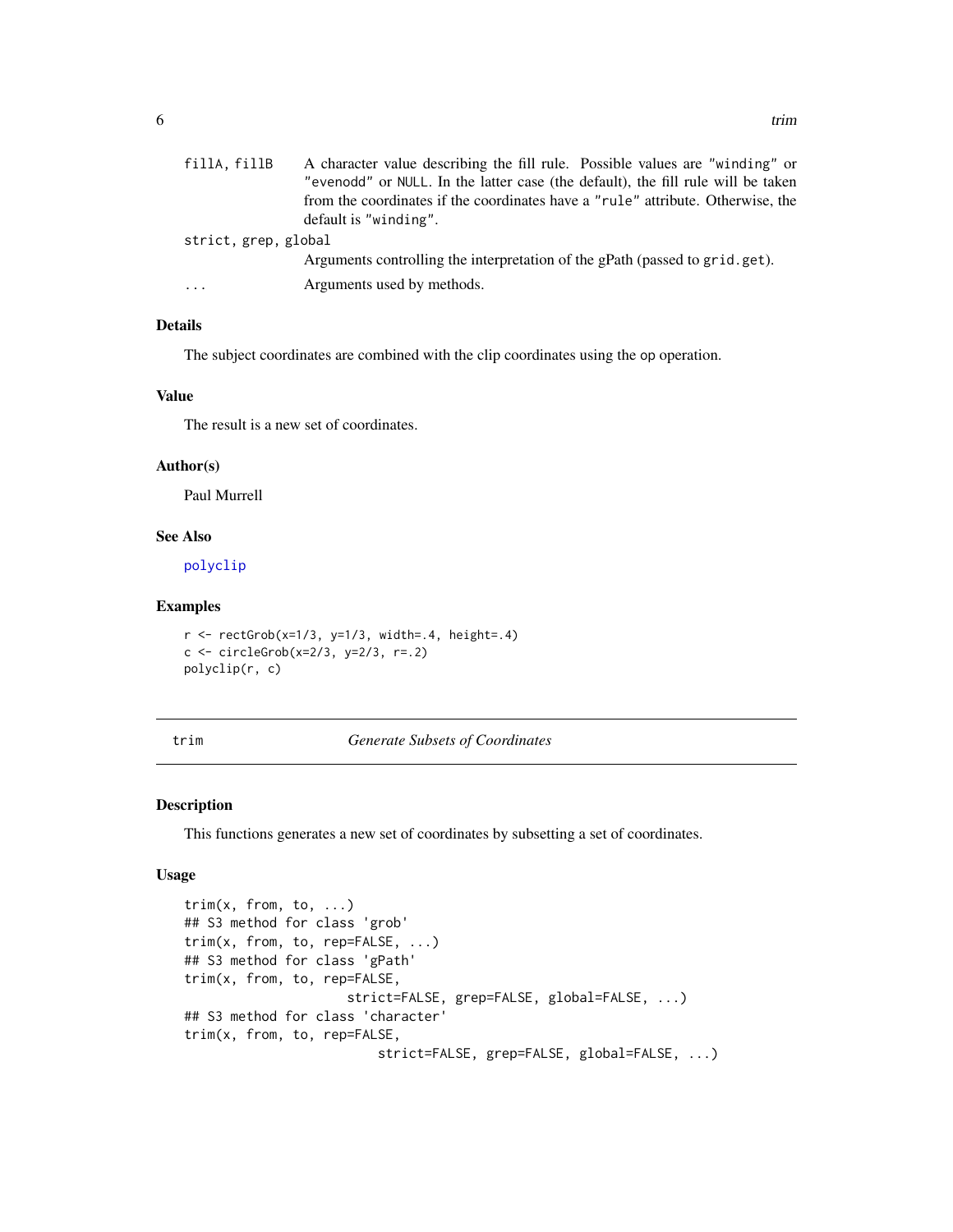## <span id="page-6-0"></span>xyListFromGrob 7

## Arguments

| $\mathsf{x}$         | A set of coordinates. Or a grob, or a gPath (or a character value) identifying a<br>grob that has already been drawn from which coordinates are generated. |
|----------------------|------------------------------------------------------------------------------------------------------------------------------------------------------------|
| from                 | A numeric vector or a unit object describing the start point of each subset.                                                                               |
| to                   | A numeric vector or a unit object describing the end point of each subset.                                                                                 |
| rep                  | A logical value indicating whether the from and to values should be repeated to<br>consume the entire line.                                                |
| strict, grep, global |                                                                                                                                                            |
|                      | Arguments controlling the interpretation of the gPath (passed to grid.get).                                                                                |
| $\cdots$             | Arguments used by methods.                                                                                                                                 |

## Value

A new set of coordinates.

## Author(s)

Paul Murrell

#### See Also

[trim](#page-5-1)

## Examples

```
g <- segmentsGrob(0, .5, 1, .5)
trim(g, from=.1, to=.2)
trim(g, from=.1, to=.2, rep=TRUE)
```
<span id="page-6-1"></span>xyListFromGrob *Generate Coordinates from Grobs*

## Description

This function generates a set of coordinates (a list of (x,y) lists) from a grob.

## Usage

```
xyListFromGrob(x, op = "union", closed = TRUE, ...)
```
## Arguments

| x      | A grob.                                                                                                                                                   |
|--------|-----------------------------------------------------------------------------------------------------------------------------------------------------------|
| op     | A character value describing the operation to be used if x needs to be collapsed<br>to a single shape. One of "intersection", "minus", "union", or "xor". |
| closed | A logical value indicating whether we coordinates describing a closed shape or<br>an open shape from.                                                     |
| .      | Arguments passed on to polyclip.                                                                                                                          |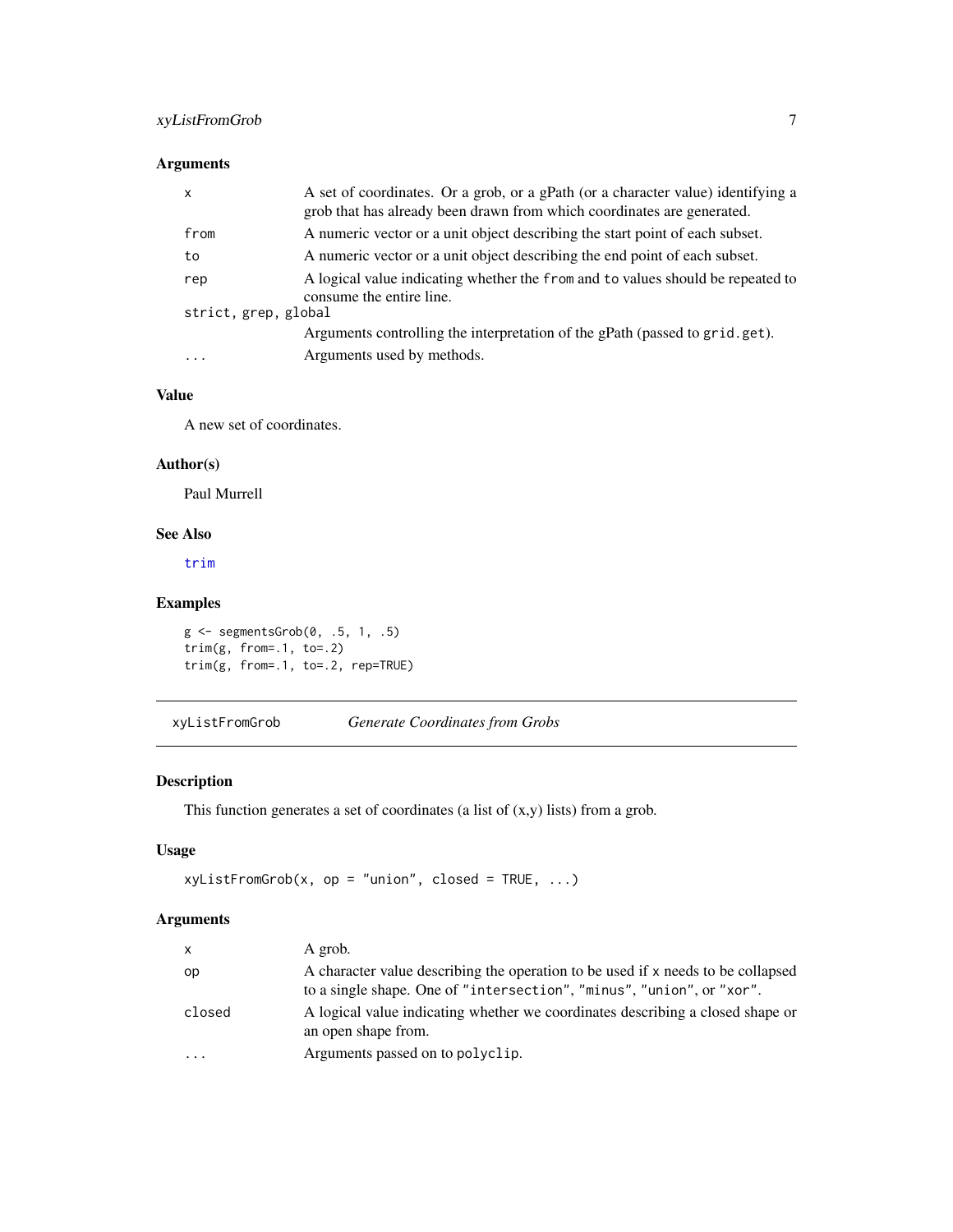#### <span id="page-7-0"></span>Value

The result is a list of lists, each with components x and y.

#### Author(s)

Paul Murrell

## See Also

[polyclip](#page-3-1)

#### Examples

```
r < - rectGrob(x=1/3, y=1/3, width=.4, height=.4)
xyListFromGrob(r)
```
xyListPath *Generate Grobs from Coordinates*

#### Description

This function generates a grob from a set of coordinates (a list of (x,y) lists).

#### Usage

```
xyListToPath(x, rule="winding", name=NULL, gp=gpar())
xyListToPolygon(x, name=NULL, gp=gpar())
xyListToLine(x, name=NULL, gp=gpar())
```

```
xyListPath(x, rule="winding", name=NULL, gp=gpar())
xyListPolygon(x, name=NULL, gp=gpar())
xyListLine(x, name=NULL, gp=gpar())
```
#### Arguments

| X    | A set of coordinates (e.g., from polyclip or trim).  |
|------|------------------------------------------------------|
| rule | A fill rule: "winding" or "evenodd".                 |
| name | A name for the resulting grob.                       |
| gp   | Graphical parameter settings for the resulting grob. |

## Details

Following the addition of the [xyListFromGrob](#page-6-1) function, the \*To\*() forms are preferred.

## Value

The result is a grob.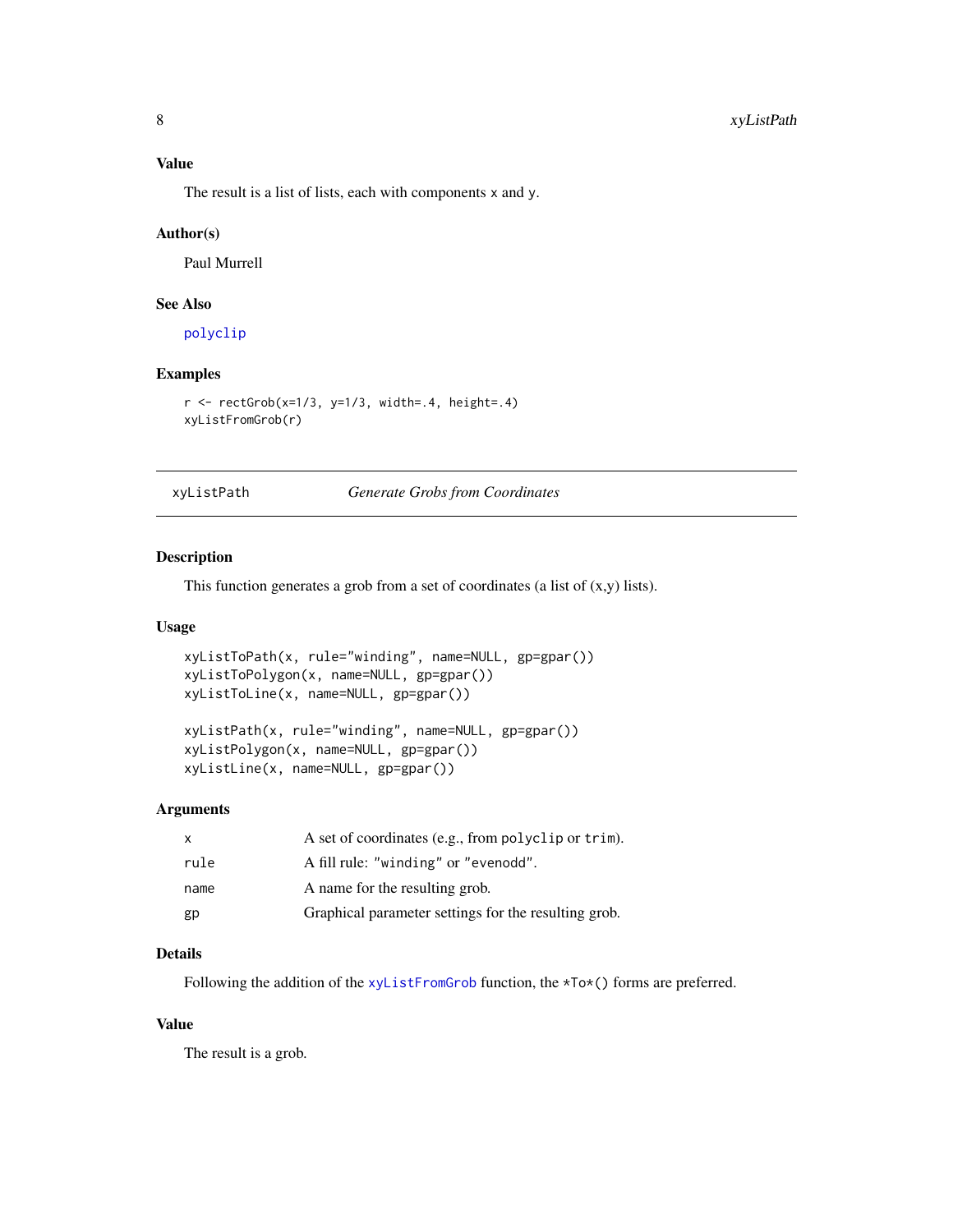## <span id="page-8-0"></span>xyListPath 9

## Author(s)

Paul Murrell

## See Also

[polyclip](#page-3-1)

## Examples

```
r \leftarrow \text{rectGrob}(x=1/3, y=1/3, \text{width}=.4, \text{height}=.4)c <- circleGrob(x=2/3, y=2/3, r=.2)
coords <- polyclip(r, c)
xyListPath(coords)
xyListLine(coords)
```